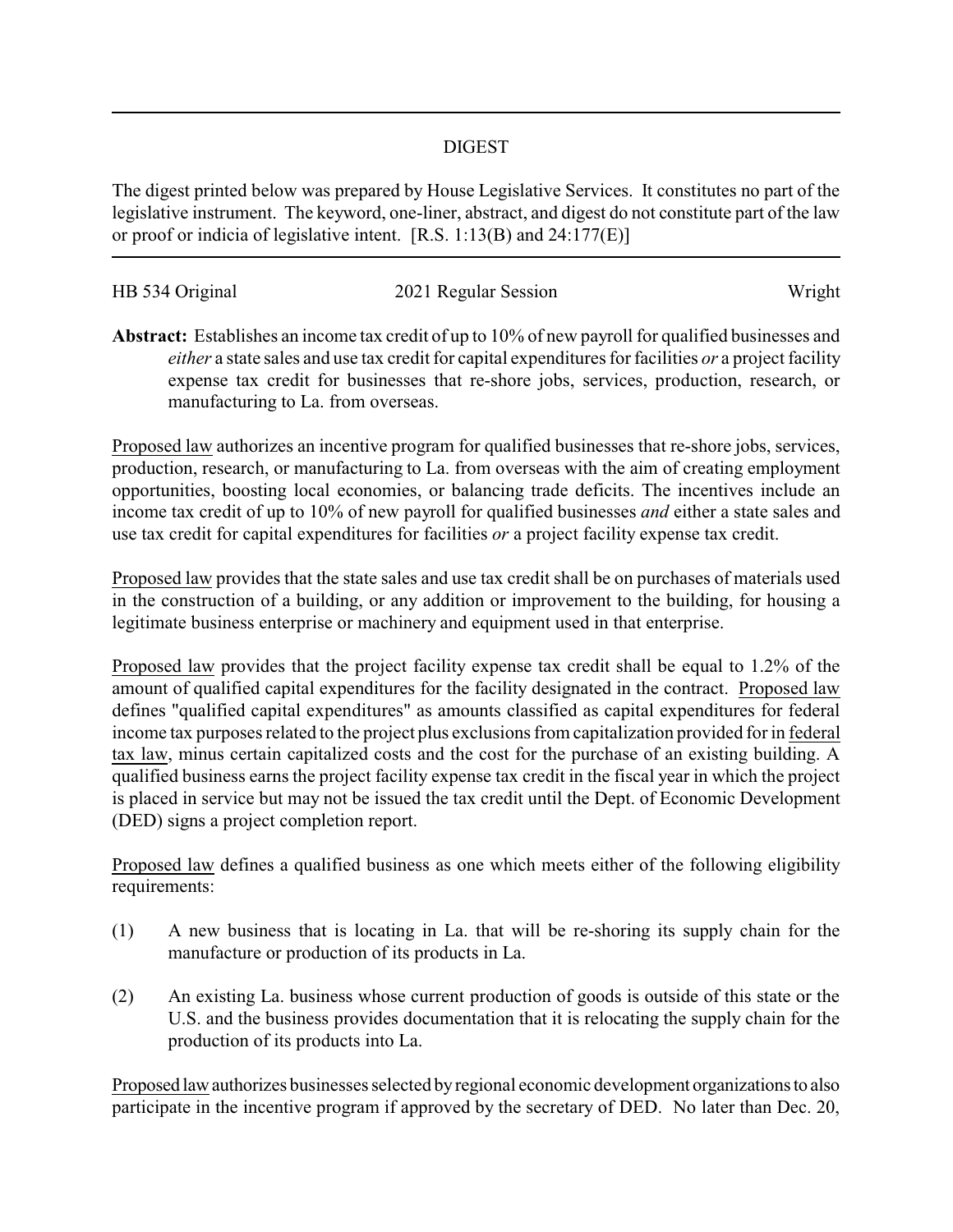2021, each regional economic development organization may select up to two businesses from its region to participate in the program. Each regional economic development organization is required to base its selection of a business on whether the sector will diversify the region's economy.

Proposed law requires a qualified business to offer, or offer within 90 days of the date of qualifying for the incentive tax credits in proposed law, a basic health benefits plan to individuals it employs that includes coverage for basic hospital care, physician care, and health care and is determined by DED to have a value of at least \$1.25 per hour and which is the same coverage as is provided to employees employed in a bona fide executive, administrative, or professional capacity by the employers who are exempt from the minimum wage and maximumhourrequirements of federal law.

Proposed law establishes an application process for participation in the incentive program as well as a process for businesses to apply for an incentive contract with DED. Authorizes the secretary of DED to certify that a business meets the eligibility requirements provided for in proposed law and that securing the project will result in a significant positive economic benefit to the state.

Proposed law requires the contract for the payment of a payroll tax credit to include the following:

- (1) The amount of the tax credit, which is a percentage of new payroll, up to a maximum of  $10\%$ .
- (2) The maximum amount of new payroll eligible for the credit.
- (3) The number of new jobs and amount of new payroll required to be created and maintained and any other performance obligations required to be met in order to remain qualified for participation in the program.
- (4) Designation of the facility or facilities eligible for participation in the program.
- (5) Monitoring of performance and consequences for failure to perform and other contract violations.
- (6) An initial contract term of up to five years, and any renewal term available at the discretion of the secretary, which may be up to an additional five years.

Proposed law requires a business to annually certify its eligibility and to file requests for approval of tax credits with DED. After verification of continued eligibility and performance, DED shall send a tax credit certification letter to the Dept. of Revenue, stating the amount of actual new payroll for the subject year, the amount of credit to be issued, and the entity to which the tax credit shall be issued. Tax credits shall be paid from the current collections of the taxes imposed pursuant to present law. Further provides that if the amount of the tax credit exceeds the amount of the taxpayer's tax liability for the same tax period, then unused credit amounts may be carried forward as a credit against subsequent tax liability for a period not to exceed five years.

Proposed law prohibits a taxpayer who received the incentive provided for in proposed law from